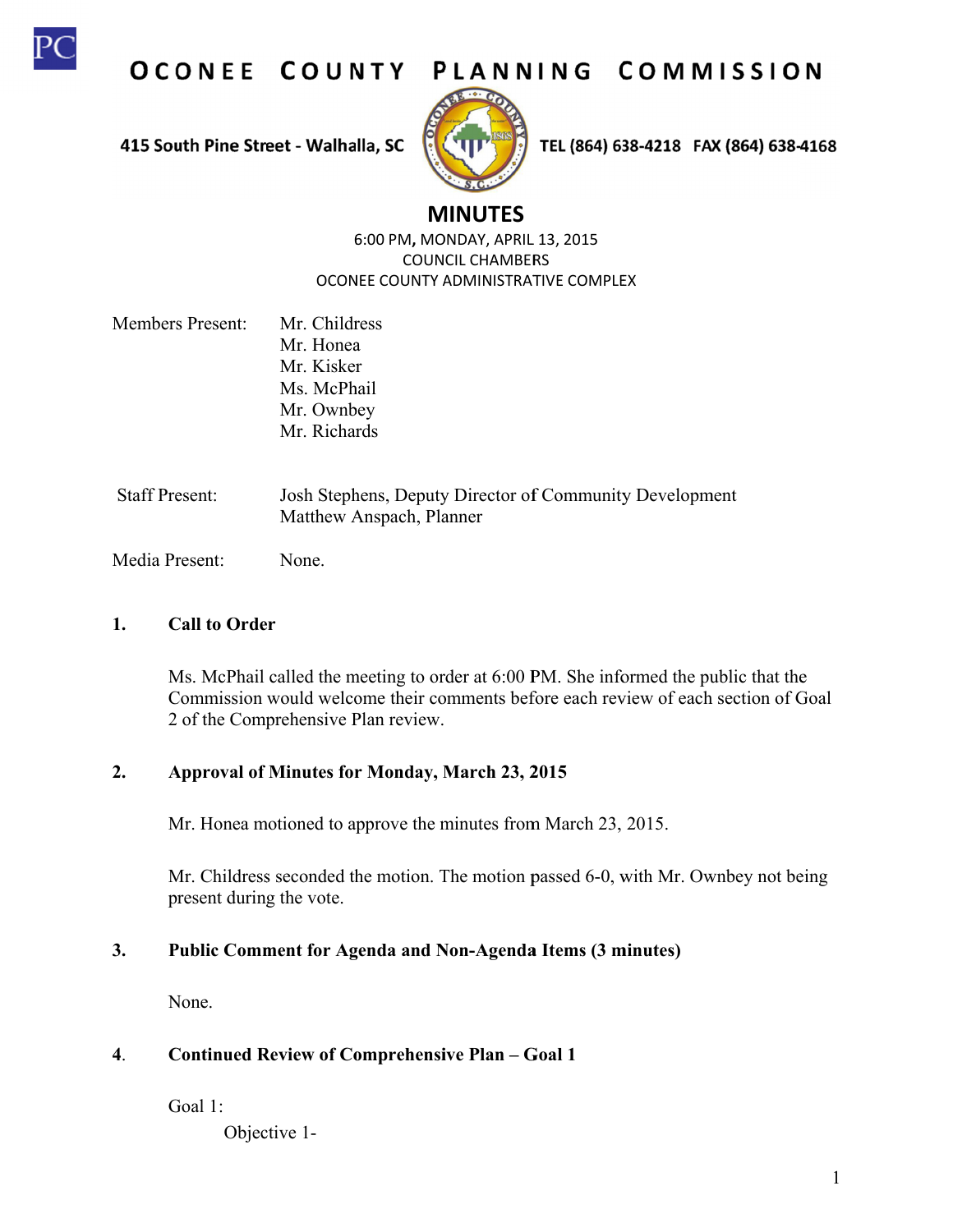Ms. McPhail pointed out that Strategy 3 needed to read "plan **to** provide", and that the action date needs to be "ongoing".

Objective 2-

Mr. Kisker stated that he felt in Strategy 1 that "should only occur" sounded too restrictive in regards to how sewer expansion should be focused in a framework growth plan.

Mr. Stephens suggested rewording the phrase to read "appropriate sewer expansion could expand within the framework".

Ms. McPhail suggested that Strategy 2 read "Implement requirements for all sewer expansions", and the timeframe for completion to be "ongoing".

Mr Stephens responded that the nature of the strategy would be better served by having an actual strategic date.

Ms. McPhail then suggested 2020 as the date for completion.

Objective 3-

Ms. McPhail added that the timeframe for completion for number 1 should be 2020.

Mr. Stephens reminded the Commission that they should change timeframes to priorities.

Objective 4-

Mr. Stephens informed the Commission that the strike through "and" in number 1, was to be replaced with a comma.

Ms. McPhail suggested looking into including Clemson Extension in defining water conservation practices, as other interested parties.

Objective 5-

None.

Objective 6-

Ms. McPhail pointed out that strategy number 1 should read "set performance goals and create a".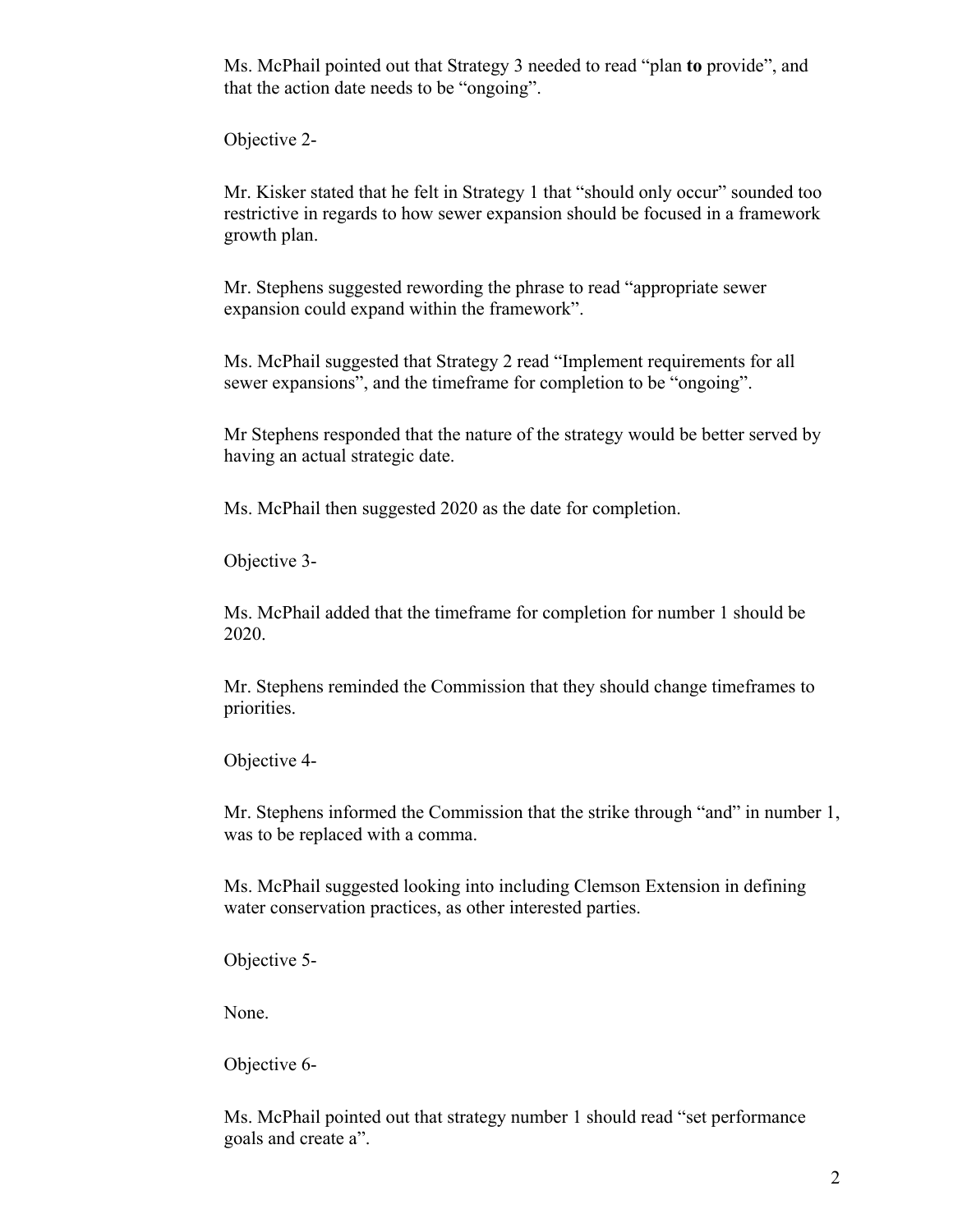### **5**. **Review of the Comprehensive Plan – Goal 2**

Goal 2:

Objective 1-

There was consensus among the Commission that the two strategies in Objective 1 were important to keep in the Comprehensive Plan.

Objective 2-

None

Objective 3-

Mr. Stephens read into the record public comment that was submitted via email by Mr. Tom Markovich.

The Commission discussed impact fees as well as other financing mechanisms such as tax increment financing. There was consensus to move strategy 1 into strategy 2.

Objective 4-

None

Objective 5-

There was consensus to combine a portion of Objective 5 with Objective 3.

There was discussion about the importance of considering the youth and elderly when planning.

Objective 6-

Mr. Stephens agreed to reach out to the GIS for comments.

Objective 7-

Mr. Stephens read into the record public comment that was submitted via email by Mr. Tom Markovich.